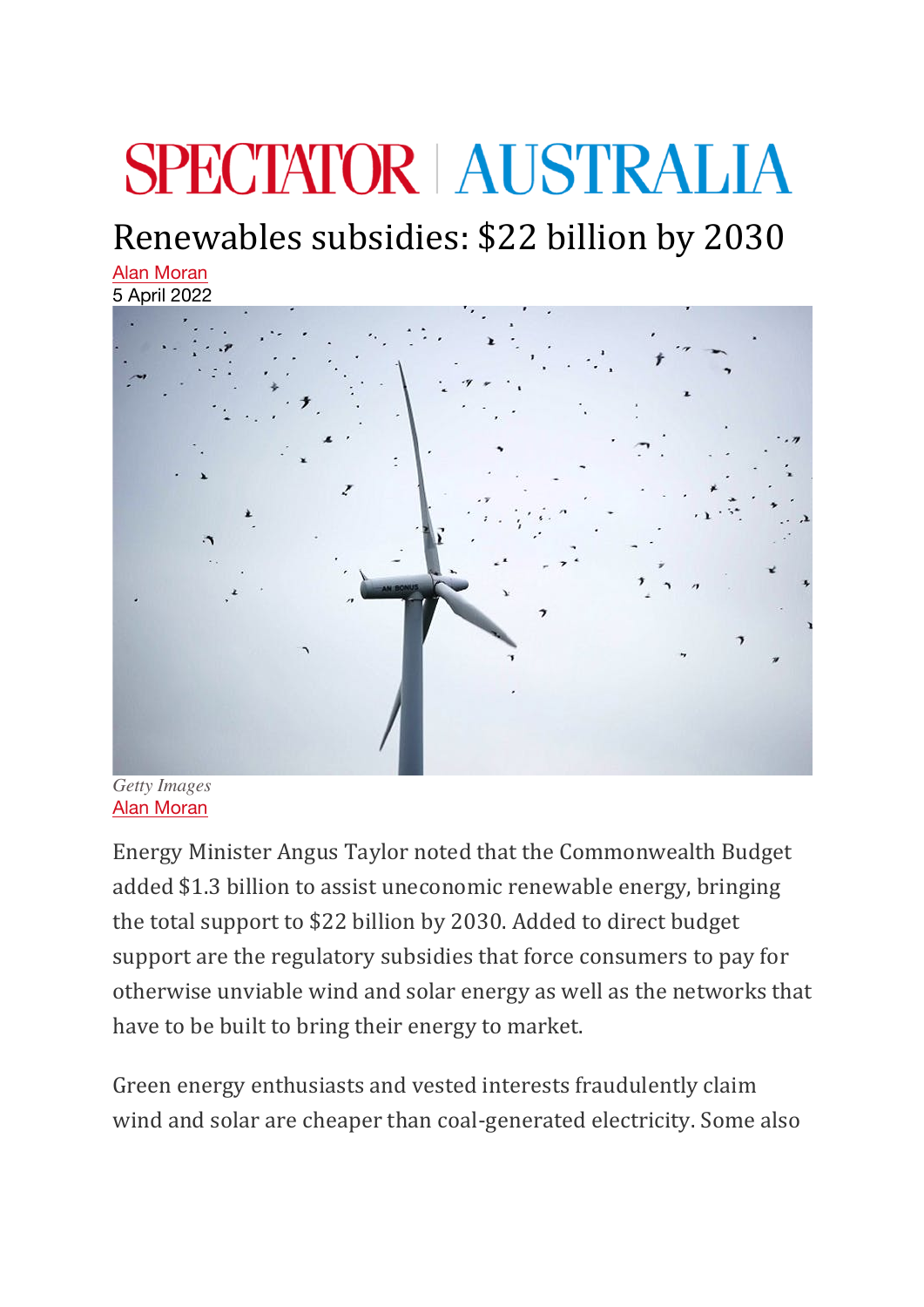concoct data purporting to prove that fossil fuels benefit from enormous subsidies.

One such compilation is published by the Australia Institute which claims \$11.6 billion of subsidies go to Australia's fossil industry. Some \$8 billion of this is the Fuel Tax Credits Scheme, the diesel fuel rebate for off-road vehicle use.

By no stretch of the imagination can this be deemed a subsidy to the oil industry. The rebate is simply a recognition that excise on fuels in Australia, and the world over, were introduced as a means of paying for roads by charging the users rather than the general public; farm, mining, and other such vehicles do not use public roads and taxing their fuel would contravene the cardinal taxation rule of avoiding taxing inputs into production.

As the OECD points out, 'Most OECD countries have excise-tax exemptions for fossil fuels used in the production process in coal mining, oil extraction, refineries, etc.' This is true of the US, Japan, Israel, and others.

Other than the diesel fuel rebate, the Australia Institute includes within its compilation of spurious subsidies, the Grid Reliability Fund to support energy security, the Carbon Capture Use and Storage Development Fund, payments to refineries to increase liquid fuel stocks and up to \$2 billion for the Fuel Security Services Payment. It even includes \$79 million from the Victorian Government used to support a carbon capture and storage project, and a brown-coal-tohydrogen project.

The fact is that fossil fuel production and use in Australia face heavy taxes, their production is impeded by punitive regulatory regimes, and massive subsidies on renewable energy wreck their market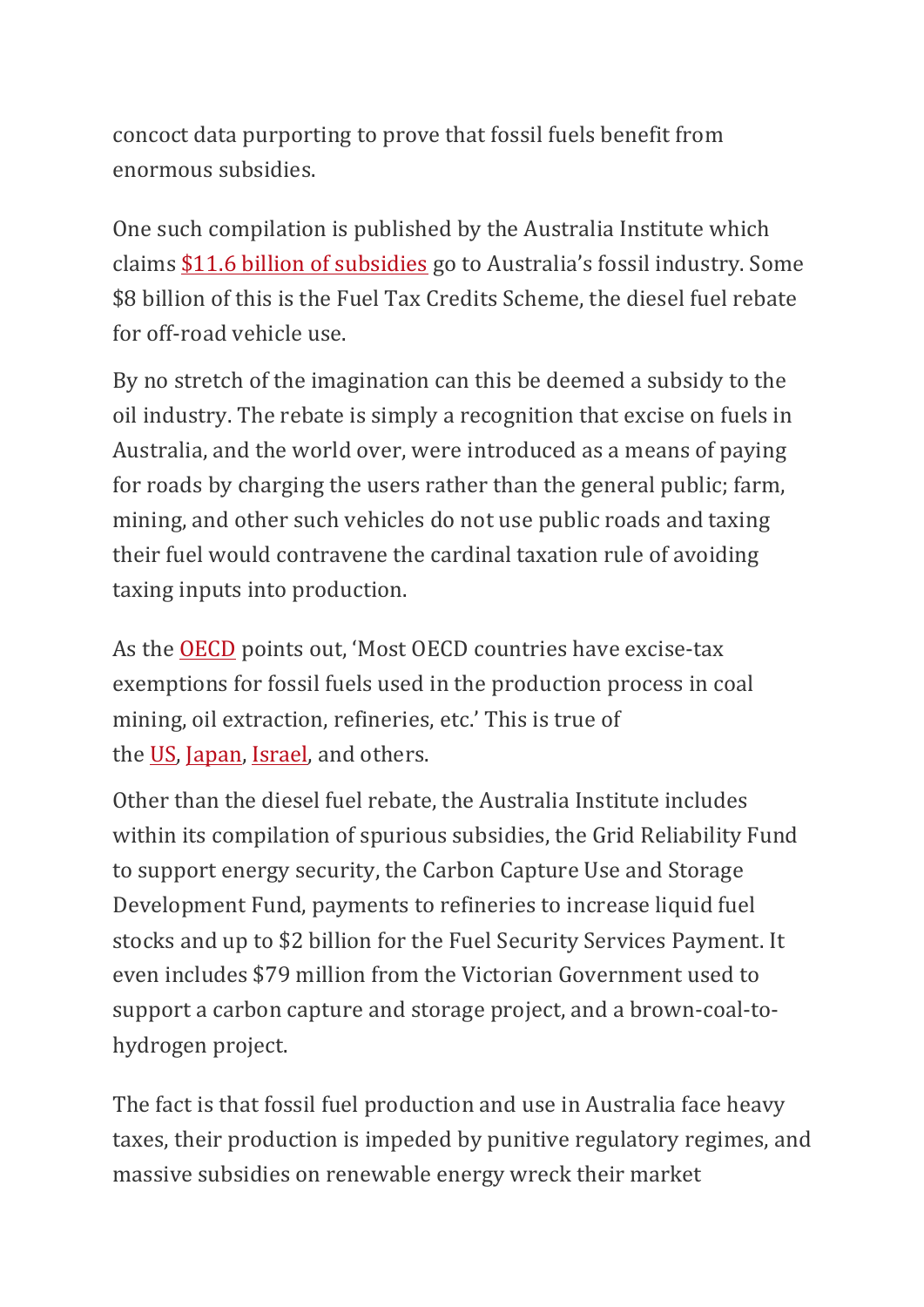competitiveness. Government documents nowadays avoid identifying and publicising the full extent of renewables subsidies. But, in an estimate that was not contested, I put them at \$7 billion a year for 2019.

Though Australia continues to tax commercial energy sources and subsidise the unreliable renewables, the Ukraine War has ignited a new policy agenda to that which favours renewables supposedly to prevent climate change.

Some politicians, like Germany's governing Rainbow Coalition, see the dependence on Russian energy that the war has revealed as a justification to intensify subsidies to rid the world of carbon emissions. They have learned nothing from escalating power prices resulting from current policies aiding renewables. Ukraine's President Zelenskyy shares their views but not to the extent of stipulating that the equipment and energy used to help in his nation's defence be carbon-free!

The more sober-minded recognise the war's message as dictating a reversion to cheaper more reliable energy sources. The UK is inching its way to re-embracing domestic oil and gas resources. France has reversed course on its former plans to shift from nuclear to renewables. The EU itself has now pronounced gas as a 'sustainable' fuel and has sanctioned temporary increases in coal use. Even the Biden Administration is walking back on its previous hostility to oil and gas drilling.

Hostility to conventional and nuclear fuels on the part of governments, activists, and the investment community has led to a lack of investment and closures of mines and power stations. The upshot is energy shortages. These have been compounded by actions against Russia, one nation that has not shared the dream of a carbonless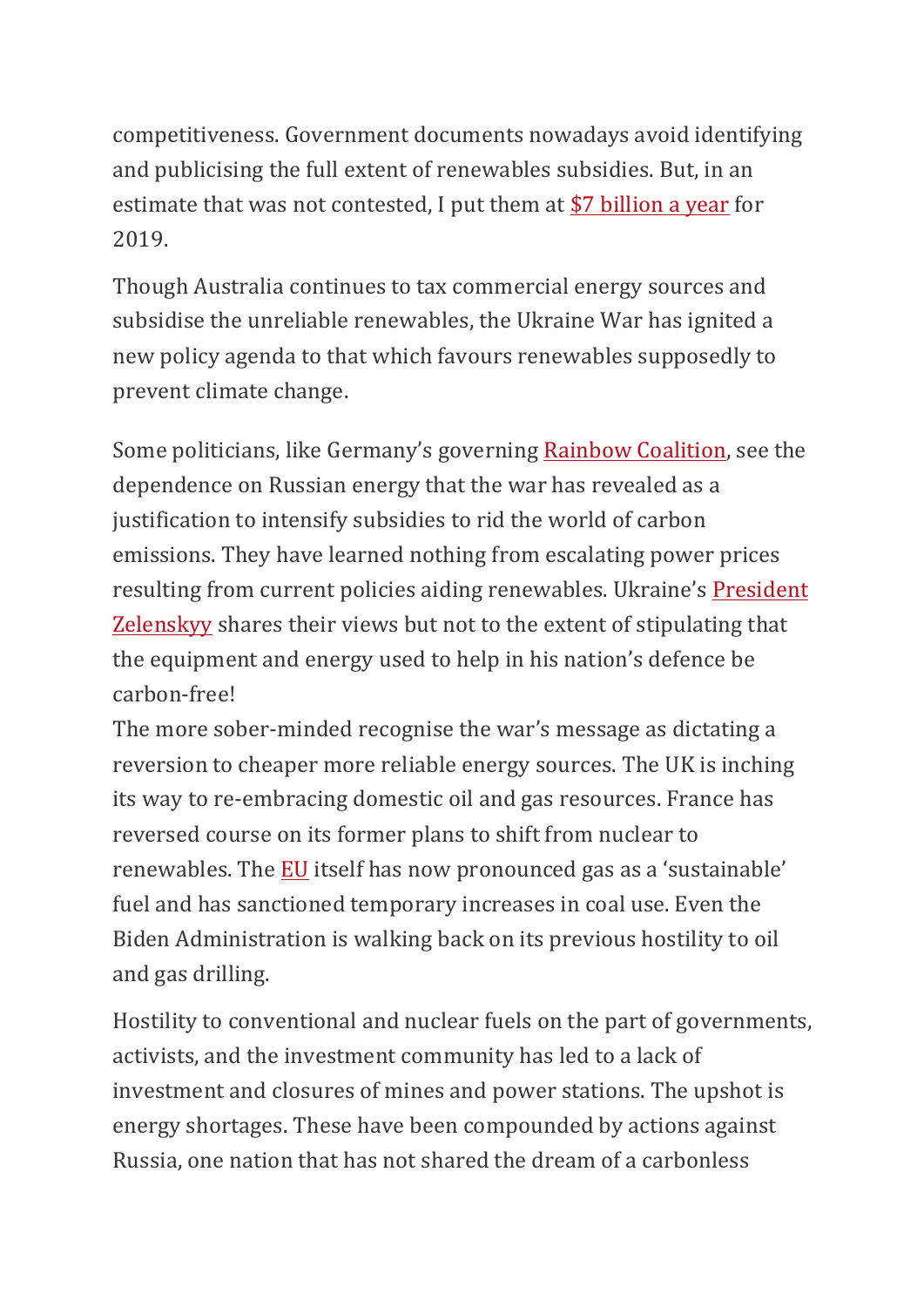future. The resulting shortage of usable energy has resulted in soaring prices.

Analysts at Thunder Said Energy estimate that this year world energy costs will compromise 13 per cent of global GDP. That compares to the traditional level of under 4 per cent and surpasses the level it reached in 1980 at the height of the OPEC oil crisis. A new cycle of investment in reliable fuel sources is necessary. But among the barriers to this is the Environmental Social and Governance (ESG) ideology that targets coal, oil, and gas and has infected the commercial finance industry and its regulators. The EU's bizarre redefinition of gas as 'sustainable' is designed to circumvent this.

Australia has been perhaps the most aggressive nation in subsidising renewables and disadvantaging their more efficient alternatives. We need to reverse course.

Some are calling for an ending of the unique embargo Australia has on nuclear power. While the embargo should be removed, realistically, given the morass of regulatory and political impediments, it would be a decade before a plant was in operation. And in any event, for Australia, coal, and gas are almost certainly cheaper sources of reliable power.

As the world's best-endowed energy resource nation, Australia could reclaim its position as having the world's cheapest gas and electricity.

But this means navigating the political and bureaucratic impediments, supplemented by the powerful vested interests of those who have invested in renewables on the basis of never-ending subsidies. Those interests have the support of a heavily indoctrinated coterie of activists and have proved willing to marshal considerable financial